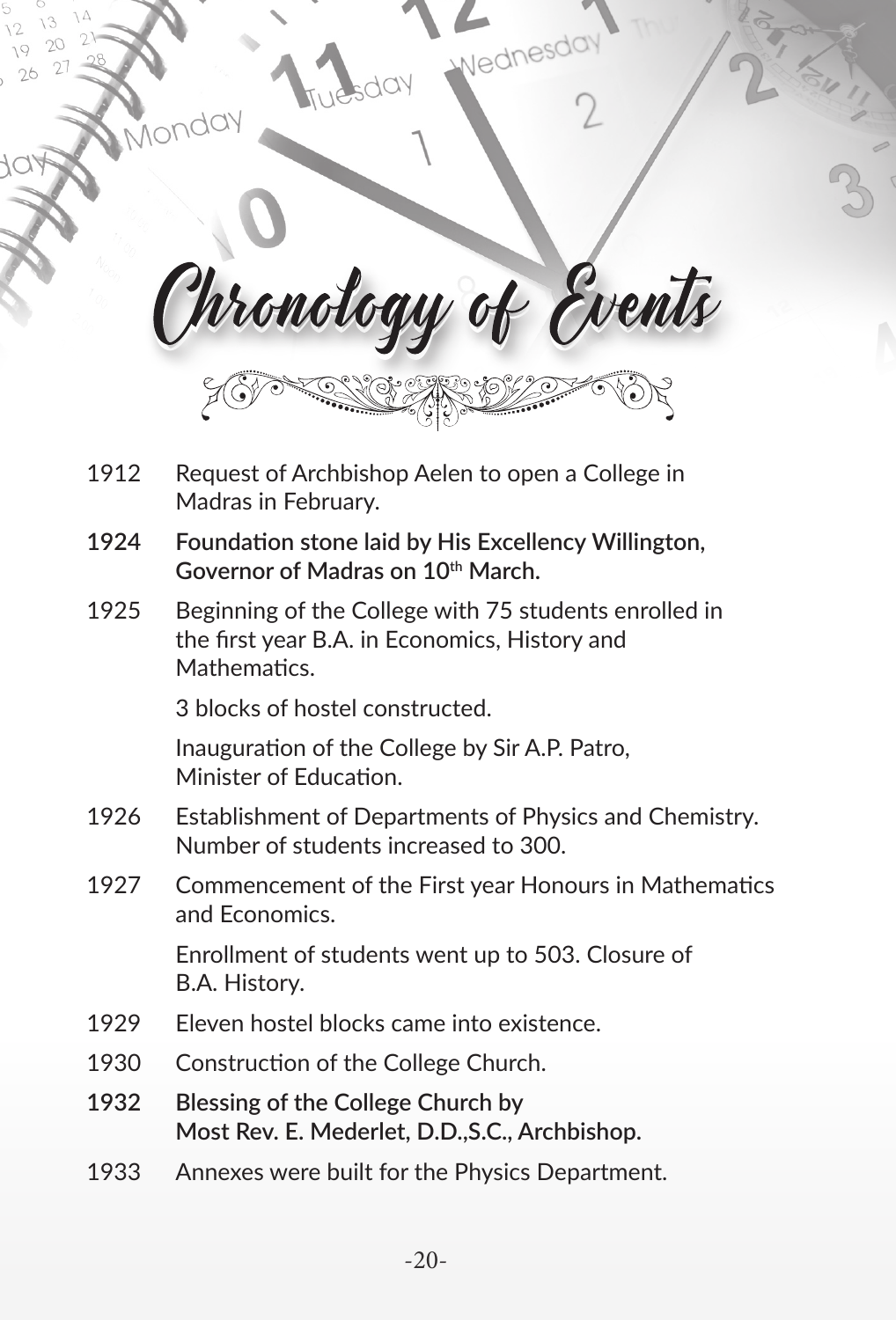- 1937 Establishing Oriental Languages (Hindi, Telugu, Sanskrit).
- 1942 The strength of the College increased to 1387.

 Initiating Hindi, French in Part III of the B.A. Re-introduction of Latin, Botany and Zoology in the B.Sc., B.Com. (Honours) & B.Sc. (Honours) in Chemistry. A storey was added to the Jesuit Residence. Two hostel

 blocks each of 3 storeys completed. Construction of the Chemistry Block.

- 1945 Inception of B.Com.
- 1948 Starting of Department of Natural Sciences.
- 1949 Department publication of the first research paper in Zoology division of Department of Natural Sciences. Launching of B.A. French.
- 1950 Opening of Department of Botany. Commencement of the Silver Jubilee Celebrations on 27th October.
- 1950 Inauguration of the Bertram Hall.
- 1951 The student body numbered 1800.
- 1952 Two Hostel Blocks, new mess-rooms, a store cum dispensary and a temporary indoor games building were built. Construction of 40 houses in two quarters at the corners of the College for the non-teaching staff.
- 1954 Installing the Institute of Social Science offering Diploma in Social Work. Cardinal Gracias presided over the College Day.
- 1956 Introduction of PUC after an initial hesitancy.

Celebration of the 400<sup>th</sup> anniversary of the death of **St. Ignatius.**

 Addition of a Block of 15 rooms to the Jesuit Residence. Construction of the Teaching Staff quarters. Shedding of Intermediate in Arts & Sciences.

- 1957 Launching of B.Sc. Zoology. Revival of B.A. History.
- 1958 Starting of new two year PG courses.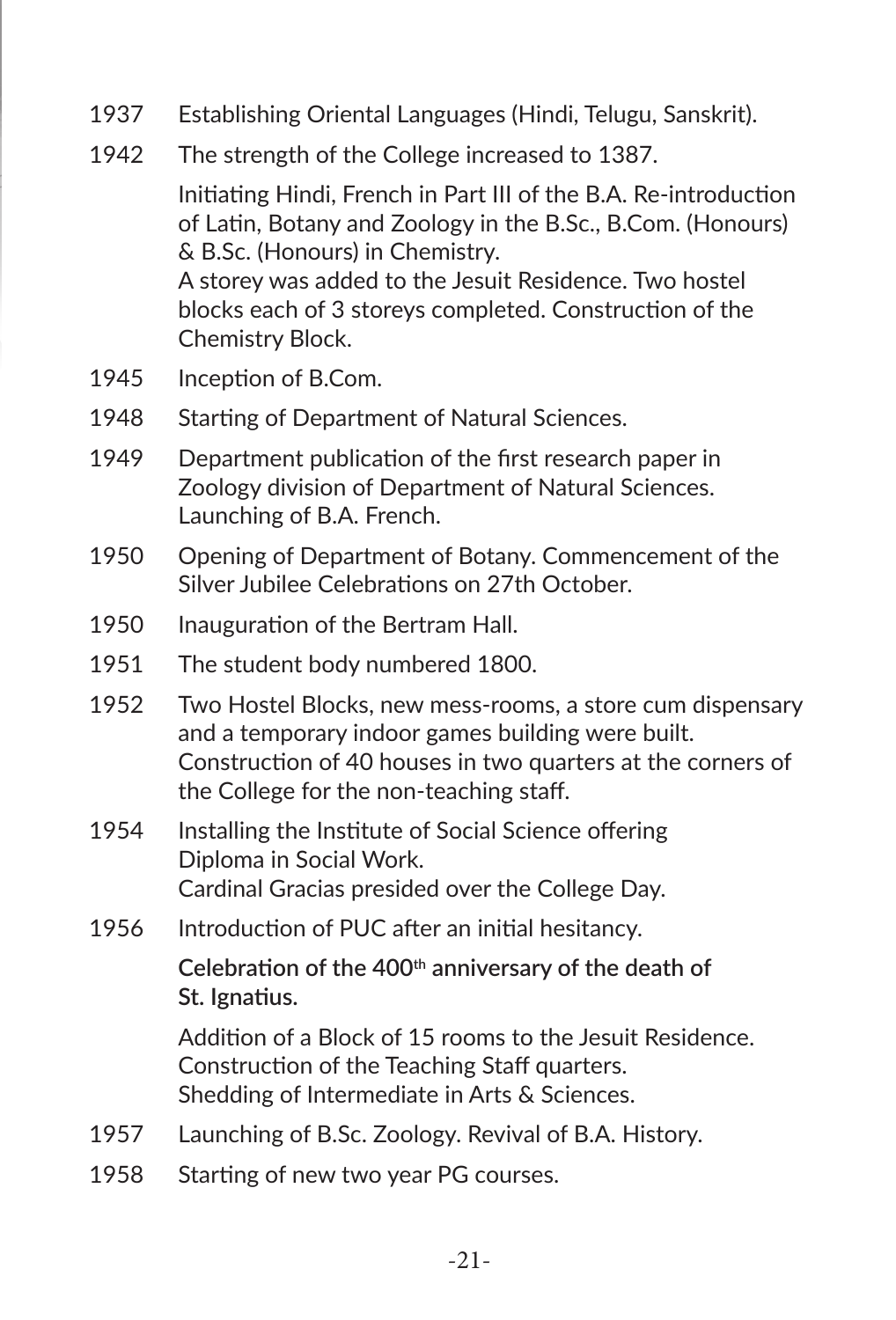| 1959 | Opening of B.Sc. Statistics.                                                                         |
|------|------------------------------------------------------------------------------------------------------|
|      | Visit of Cardinal Agagianian accompained by<br>Archbishop Knox.                                      |
| 1963 | Introduction of M.A. Social Work.<br>Establishment of Entomology Research Institute.                 |
| 1967 | Visit of Rev. Fr. Pedro Arrupe, Superior General of the<br>Society of Jesus on 20th June.            |
| 1968 | Introducing German Language.                                                                         |
| 1969 | Initiating B.A. Tamil.                                                                               |
| 1970 | Opening of Sauliere Hall for Hostelites on 31st July.                                                |
| 1971 | Starting of Loyola College (Evening).                                                                |
|      | The strength of the College stood 2500.<br>A floor was added to the Day Scholar's Centre.            |
| 1972 | Appointment of a full time Counselor.                                                                |
| 1973 | Commencement of Ignatian Institute for Career<br>Development.                                        |
| 1975 | <b>Golden Jubilee Celebrations.</b>                                                                  |
| 1978 | The College becomes Autonomous                                                                       |
| 1979 | Establishment of Loyola Institute of<br>Business Administration (LIBA)                               |
|      | 1980 Visit of Rev. Fr. Pedro Arrupe,<br>Superior General of the Society of Jesus.                    |
| 1981 | Initiation of M.Phil. Economics.<br>Introduction of Dept. of Foreign Languages<br>(French & German). |
| 1982 | Starting of M.Sc. Statistics.                                                                        |
| 1983 | Founding Loyola Institute of Visual Communication and<br>B.A. Sociology.                             |
| 1984 | Commencement of M.Phil. in Chemistry and Mathematics.                                                |
| 1985 | Opening of M.Sc. Physics and M.Sc. Zoology.                                                          |
| 1986 | Celebration of the Diamond Jubilee on 9th October.                                                   |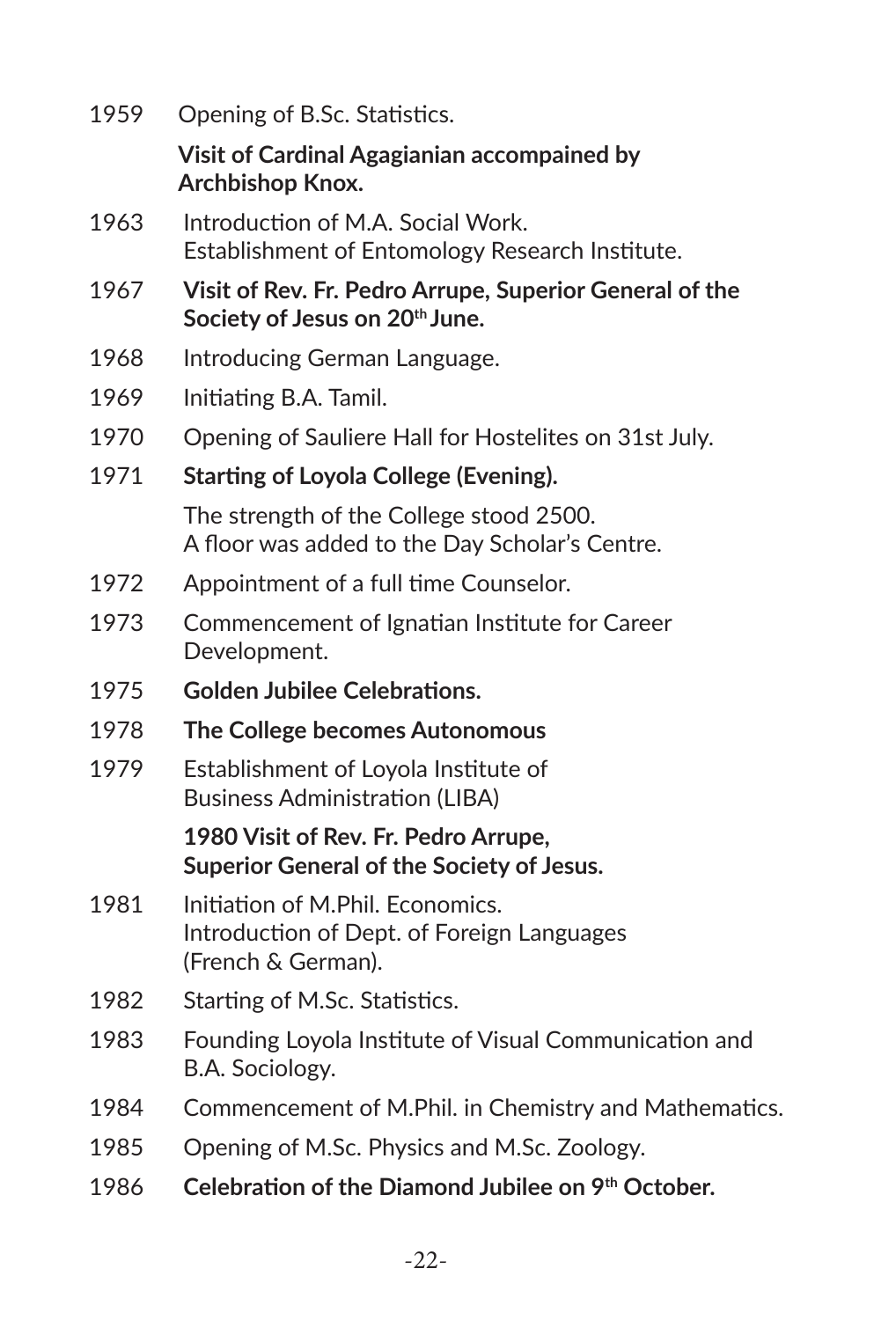| 1987 | Starting M.Phil. Commerce & Statistics.<br>Upgradation of Dept. of English as a PG Dept.                                                                                  |
|------|---------------------------------------------------------------------------------------------------------------------------------------------------------------------------|
| 1988 | Commencing of M.Phil. Zoology.<br>Most Rev. G. Casimir, S.J., D.D., blessed Jerome D'Souza<br>Administrative Block.                                                       |
| 1989 | Initiation of B.Sc. Visual Communication.<br>Establishment of Ph.D. in Statistics, M.Phil. in Physics,<br>Economics & Social Work.                                        |
| 1990 | Construction of the New Physics building and<br>Computer Centre.                                                                                                          |
| 1991 | Inception of the New Racine Research Centre in<br>Mathematics.                                                                                                            |
| 1992 | Inauguration of the New Physics Block.<br>Establishment of Ph.D. in Physics.                                                                                              |
|      | Launching of Loyola Extension & Awareness Programme for<br>PG students (LEAP).                                                                                            |
| 1993 | Introducing M.A. Applied History and<br>B.Sc. Computer Science.                                                                                                           |
| 1995 | Setting up Loyola Institute of Frontier Energy (LIFE).<br>Hosting of the First National Jesuit Alumni Congress.                                                           |
| 1996 | Foundation of the New LIBA building in September.<br>Visit of Cardinal Lourdusamy.                                                                                        |
|      | Upgradation of Department of Commerce as a<br>research department.                                                                                                        |
| 1997 | Celebration of the birth Centenary of Fr. Jerome D'Souza, S.J.                                                                                                            |
| 1998 | Beginning of Loyola Institute for Industrial and<br>Social Science Research.                                                                                              |
|      | Introduction of M.A. Philosophy. Re-introduction of<br>B.A. French.                                                                                                       |
|      | Silver Jubilee Celebration of the Evening College in March.<br>Inauguration of the Platinum Jubilee Building by<br>Superior General, Rev. Fr. Peter Hans Kolvenbach, S.J. |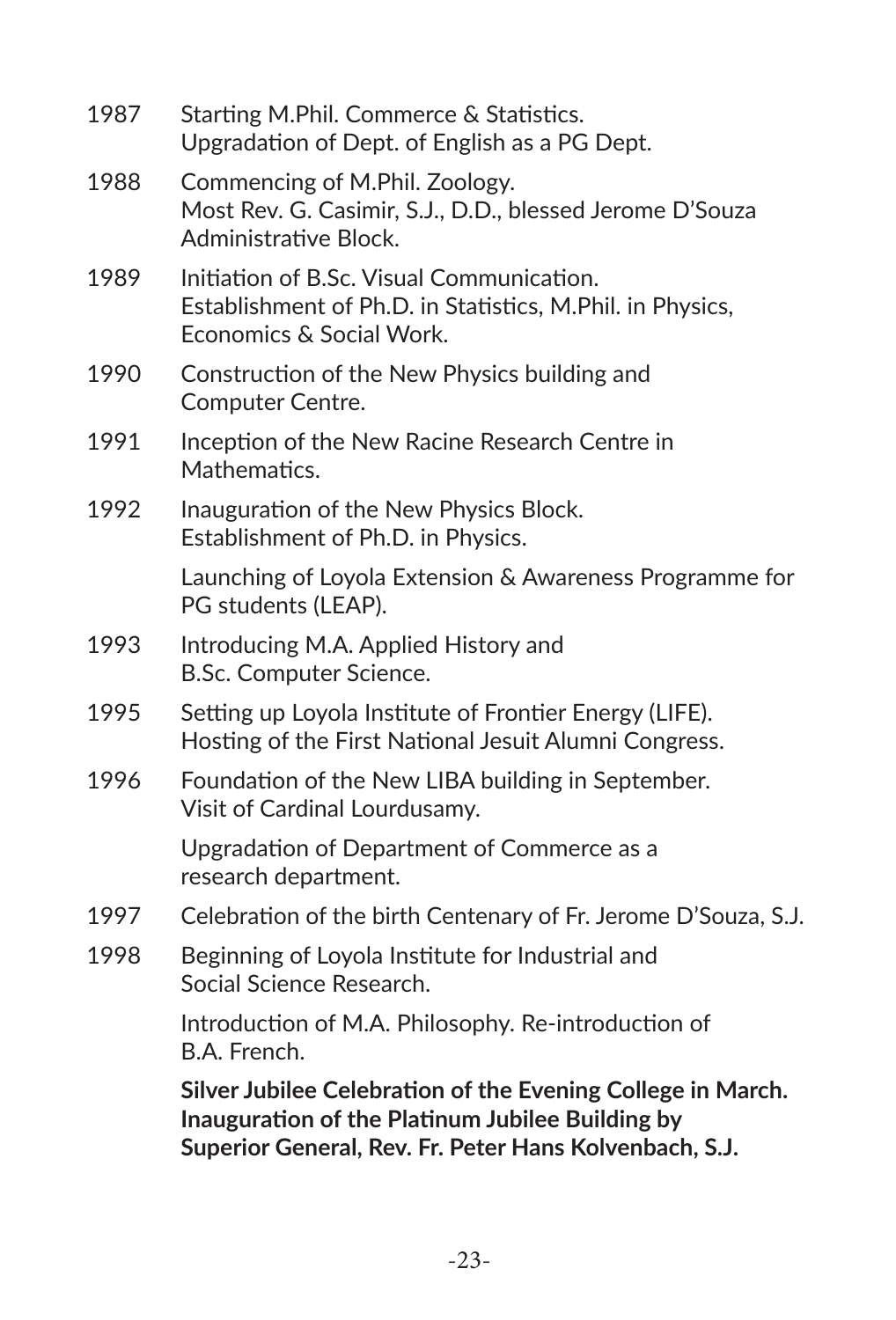1999 Lauching of PU-LC, Starting of M.C.A., M.Sc. Biotechnology and B.B.A. Launch of M.Sc., International Business (L.S.B.U.). Accredited at 5 Star Level by NAAC. 2000 Dept. of Botany renamed as the Dept. of Plant Biology and Biotechnology. Commencing B.C.A., B.A (Corp.) and M.Sc. (Computer Science). 2001 Restructuring of the Syllabi - Choice Based Credit System introduced in UG. 2002 Inauguration of the LIFE Building. 2003 Opening of M.Sc. Medical Laboratory Technology & M.Sc. Visual Communication. 2004 Restructuring of the Syllabi - Choice Based Credit System introduced in PG. Initiation of M.A. Medical Sociology and Biomedical Instrumentation Science. **College with Potential for Excellence conferred by UGC.** 2005 Dept. of Zoology renamed as the Dept. of Advanced Zoology and Biotechnology. Blessing of new buildings "School of Media Studies" and additional floor in J.D. Block. Opening Loyola - Kovalam Tsunami Rehabilitation Project and Kovalam Community College, assisted by TATA Relief Committee. Introduction of MSW (SF) M.Sc. Corporate Governance, London South Bank University, UK **Evening College becomes Autonomous.** 2006 Autonomous status for M.C.A. **Restructuring Phase - II for UG implemented.** Starting M.A. Media Arts, M.Phil. History, and M.Sc. Industrial Biotechnology, Management and B.B.A., Lille Catholic University, France. Founding Resource Center for Differently Abled Students and School of Physical Sciences.

**Reaccredited at A+ Level by NAAC.**